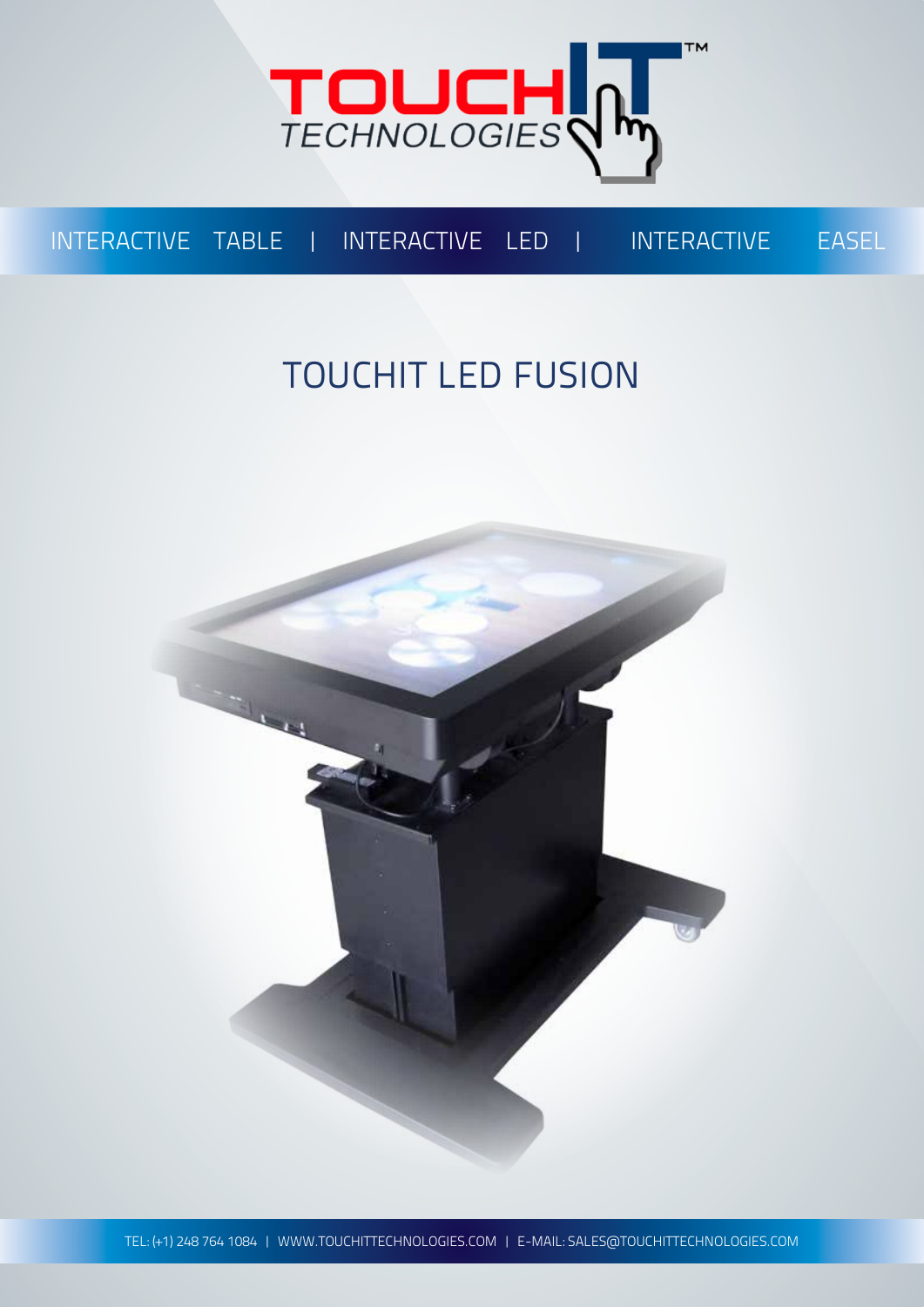## TOUCHIT FUSION™ THE 3-IN-1 PRODUCT

Incorporating an integrated PC, multi-touch LED and an electric mobile stand, the TouchIT Fusion is three products in one. An Interactive Easel, an Interactive Table and an Interactive LCD.

Transforming the TouchIT Fusion from one mode to another could not be any easier - everything is controlled at the touch of a button. The TouchIT Fusion is the ideal product for group collaboration or cluster group learning.

The TouchIT Fusion comes in two size options, 42" or 55". Choose between either the ground breaking 32 point or 10 point touch models.



| PART CODE     | UPC CODE      | <b>DESCRIPTION</b>           |
|---------------|---------------|------------------------------|
| FUSION42LED   | 0608641029901 | 42", 10 Input, integrated PC |
| FUSION55LED   | 0608641029895 | 55", 10 Input, integrated PC |
| 32FUSION42LED | 0608641029918 | 42", 32 Input, integrated PC |
| 32FUSION55LED | 0608641028454 | 55", 32 Input, integrated PC |
|               |               |                              |





#### Collaboration

Supplied with the Snowflake multitouch suite of interactive software, the TouchIT Fusion is the ideal colaboration product

- 42" & 55" LCD Models
- 10 Point & 32 Point Models
- **Integrated PC**
- **Electric Height Adjustable Stand**
- **Electric Tilting Stand**
- **I** Ideal for group work
- Anti-glare tempered glass finish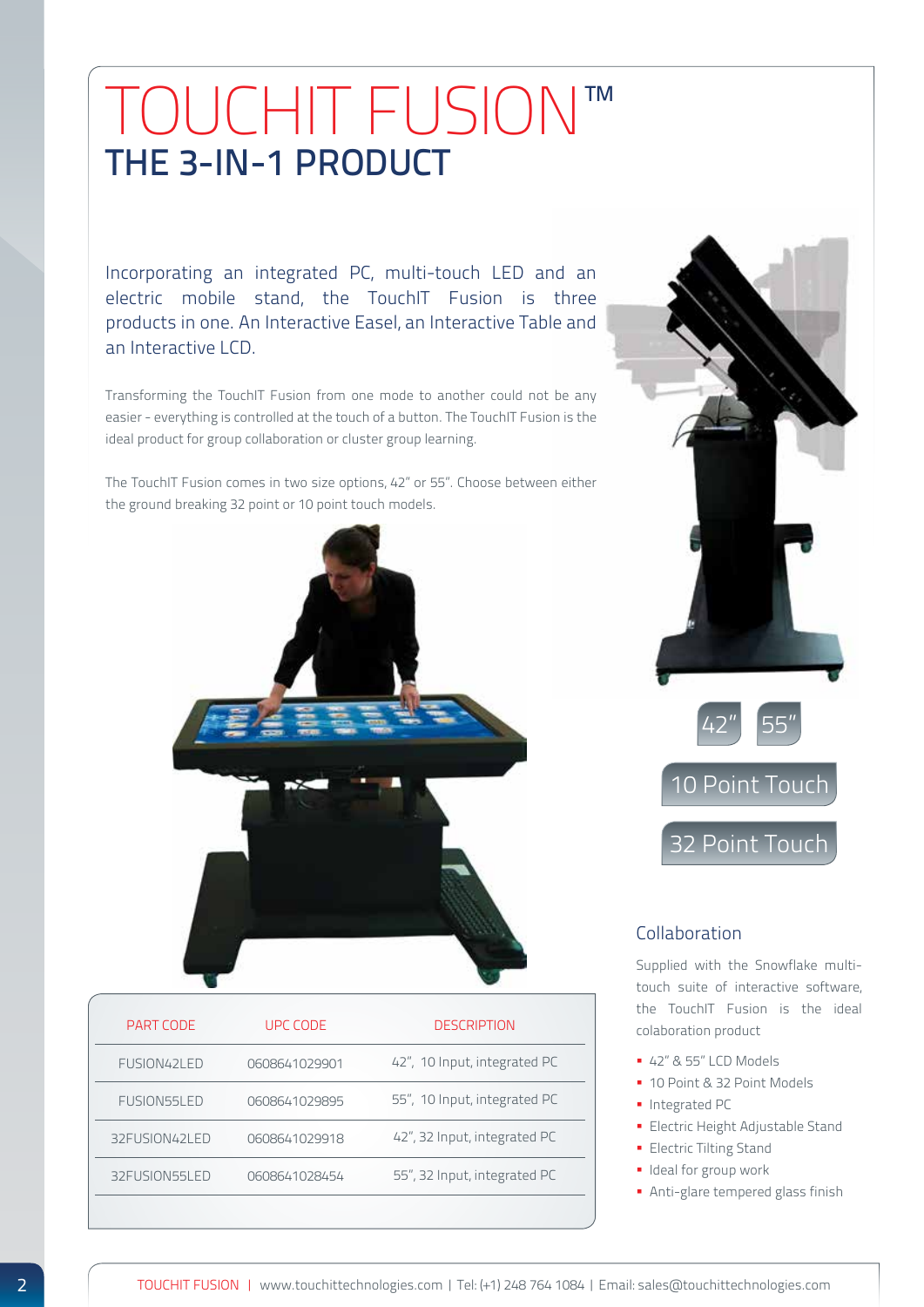# BUILT IN PC

#### Integrated PC for use with the TouchIT Fusion

The TouchIT Fusion comes with a powerful server grade integrated PC (GTIPC-A3) suitable for use 24/7 with your TouchIT LED Fusion. With an i5 processor, 8GB or RAM and a 500 GB hard disk, the TouchIT Fusion IPC is certainly not lacking power! There is nothing to install, we do it all for you. Simply register your software on first use and off you go!



#### **SPECIFICATIONS**

- 
- System Chipset Intel H77
- 
- 
- 
- 
- ,RJ45
- 
- 
- Wireless 802.11n
- 
- 
- 

■ CPU type Intel i5 processor Graphic Intel HD Graphics 2500/4000 HDD 500G Serial ATA ■ RAM 8G DDR3-333 DIMM I/O port HDMI.1 VGA.1 DVI.1 Audio Out x1

 USB Connector USB2.0 x 4,USB3.0 x 2 ■ Ethernet Realtek RTL8111F ■ Input Voltage AC 100~240V 50/60Hz  $\bullet$  Dimension (L.W.H)  $401 \times 222 \times 56 \text{ mm}$  15.79" x 8.74" x 2.20" Net Weight 4 kgs (8.82 lbs)

LED Specifications are as per the TouchIT LED Duo product

#### WHY CHOOSE AN INTEGRATED UNIT?

- **Windows 8**
- Nothing to connect to your LED Fusion, its all pre-cabled for you.
- **Server Grade Hardware**
- **i** i5 Processor for powerful performance
- 42" & 55" Available

#### WHY CHOOSE LED?

#### An LED:

- has more vivid colors
- **is gernerally lighter in weight**
- **has lower power Consumption**
- **is greener and more** environmentally friendly



#### HIGH DEFINITION

Our range of LED Displays are all High Definition displays.

- **1920 x 1080 Resolution**
- $FullHD$



#### STAND ALONE LED?

We have a large range of stand alone interactive LEDs - please visit our website for more information.